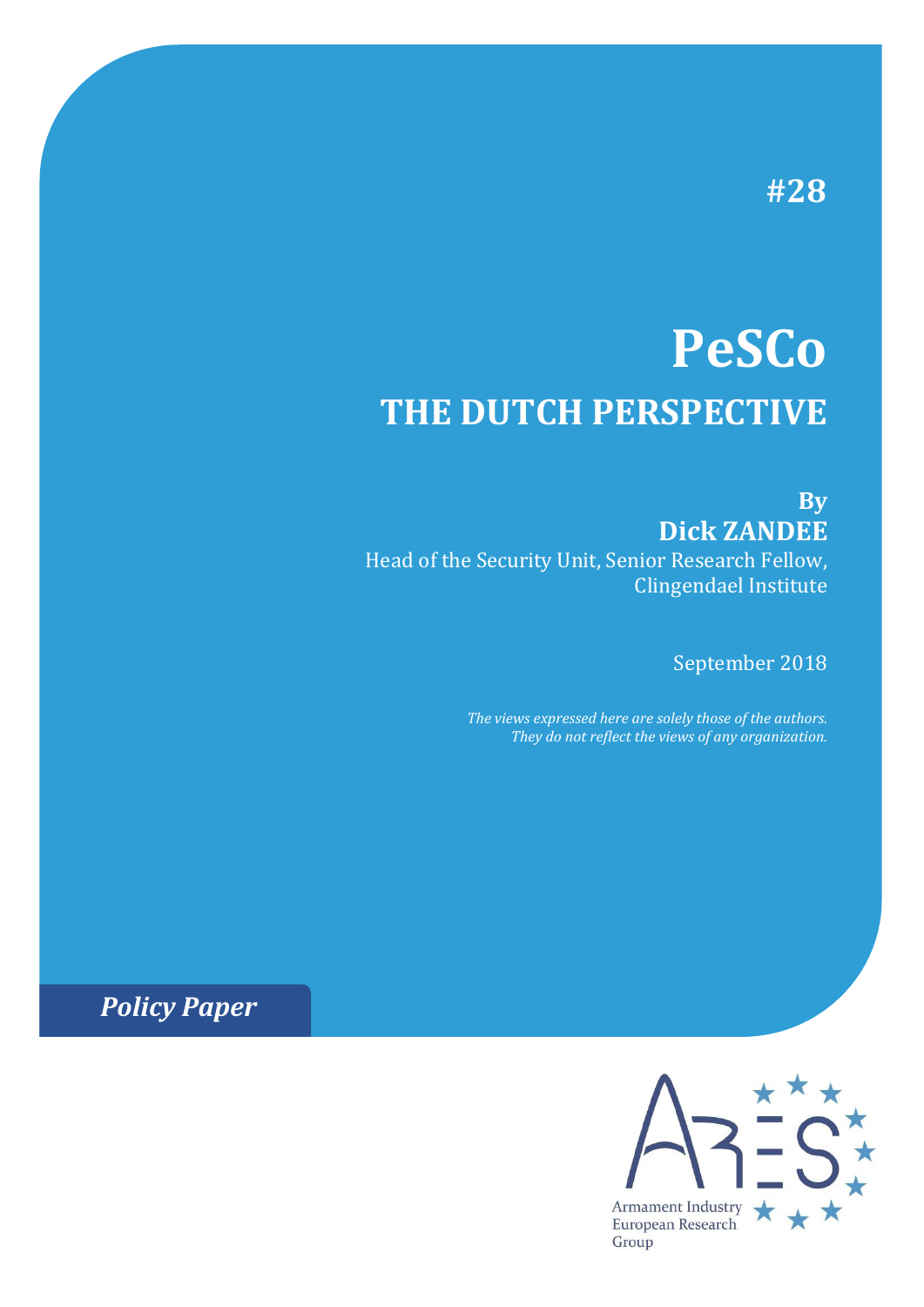*Keywords : PeSCo, Common Security and Defence Policy, Framework Nations Concept, European Defence Fund, European Defence Technological and Industrial Base, Netherlands.*

raditionally, the Netherlands has relied more on *Atlantis* than on *Europa* for its security and defence. American participation is deemed crucial for guaranteeing European security. Therefore, NATO remains the 'cornerstone' of the nation's security policy. raditionally, the Netherlands has relied more on *Atlantis* than on *Europa* for its security<br>and defence. American participation is deemed crucial for guaranteeing European<br>security. Therefore, NATO remains the 'cornersto support. Certainly, the Netherlands contributed to several military CSDP operations, but with limited amounts of military personnel – contrasting heavily with the country's sizeable participation in NATO's ISAF operation in Afghanistan. The European Defence Agency was activated during the Netherlands Presidency in the second semester of 2004. The first EDA Ministerial Steering Board was held back-to-back with the EU Informal Defence Ministers meeting in Noordwijk, a seaside resort north of The Hague. In the following years the Dutch participated in a high number of the projects and programmes, but with regard to the Agency's role and related budget and staff, The Hague was rather cautious. In short, the Netherlands supported CSDP, but not wholeheartedly.

In recent years the Dutch approach to EU defence cooperation has changed. A proactive attitude has replaced the reluctant approach of the past. The main reasons for this change are the deteriorating international security environment and the increasing American pressure on Europe to take more responsibility for its own security. For the Dutch government, it is no longer a matter of NATO or EU priority - both organizations play important roles in strengthening European defence capabilities. With regard to the EU, once more, the Netherlands EU Presidency in the first semester of 2016 coincided with the preparations of important initiatives. The EU Global Strategy (EUGS) was released just before the end of the Dutch Presidency in June 2016. Work had already started on the next steps, including the Implementation Plan on Security and Defence. During the Netherlands Presidency a series of high-level seminars were organized to explore the scope for the implementation of the EUGS in the area of security and defence. One of the items raised was the question of how to make the EU evolve from 'voluntarism' to a more binding 'commitment' for capability development. The seeds for what later became the Coordinated Annual Review on Defence (CARD) were sown in the spring of 2016. Thus, the Dutch proactive approach to the other two major elements of the new EU activism in security and defence – the Commission's European Defence Fund (EDF) and the launching of Permanent Structured Cooperation (PeSCo) – came as no surprise.

More specifically with regard to PeSCo, the Netherlands was one of the four countries supporting the Franco-German-Italian-Spanish paper of July 2017 that set the train in motion leading to the formal launch in December. Throughout the process, before and after the Council's decision to launch PeSCo, The Hague has actively participated in order to use the momentum and to move forward as quickly as possible. The change of government in the autumn of 2017 had no impact on the Dutch policy on European security and defence, which underlines the fundamental shift in the country's approach. The Rutte-3 government continues to support the further evolvement of European defence cooperation, albeit according to a balanced Dutch approach – which will be explained in the following sections.

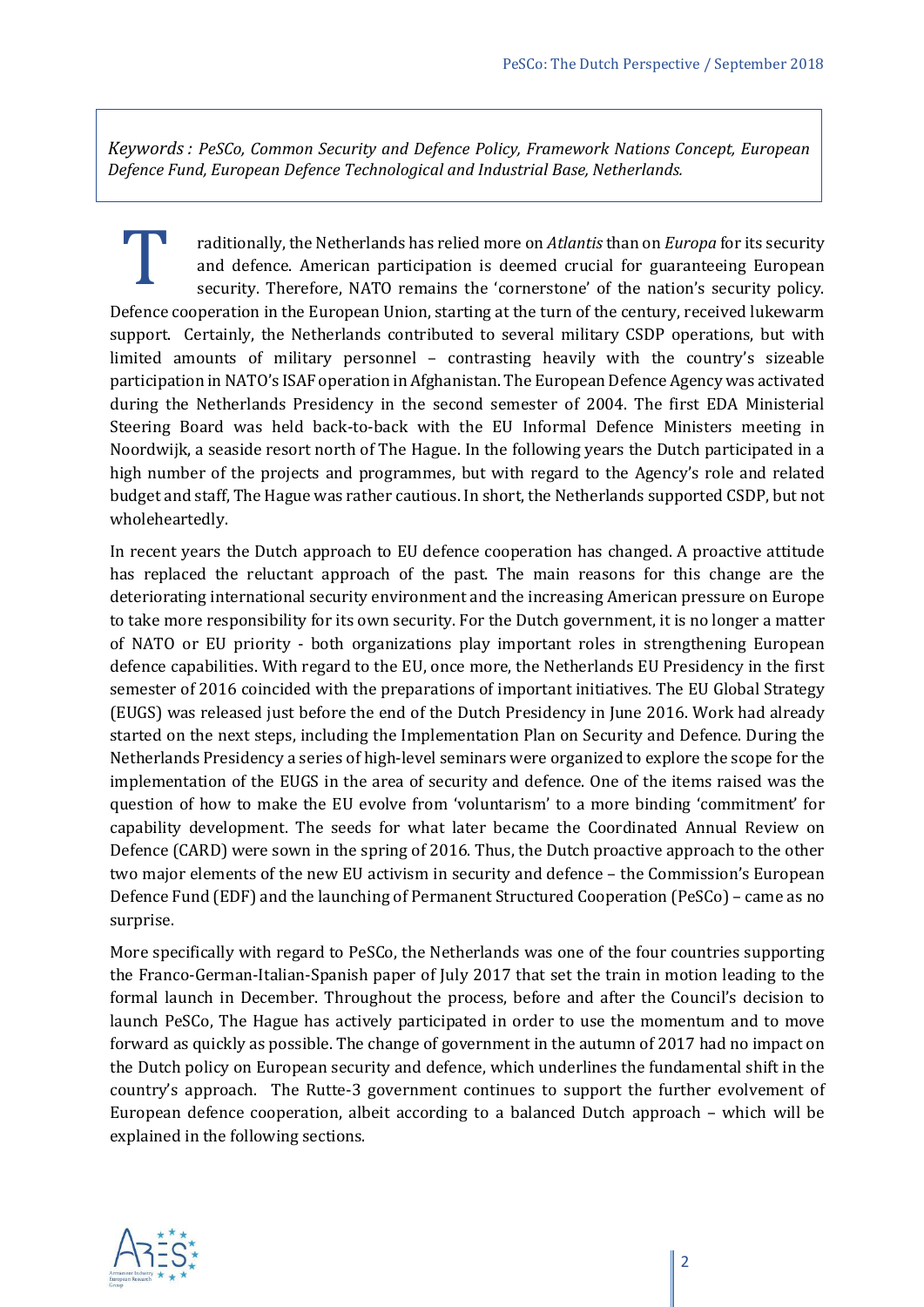### **APPROACH AND EXPECTATIONS**

The Dutch government's view on the aim and objectives of PeSCo was defined in a Letter to Parliament ahead of the November 2017 Council meeting, on the occasion of which the initiating EU member states would sign the official PeSCo notification. In the Letter PeSCo is described as "an appropriate instrument" to strengthen the European security and defence policy. The Netherlands will aim for "concrete results", leading to "better defence capabil[it](#page-2-0)ies" for CSDP operations while at the same time strengthening the European contribution to NATO.<sup>1</sup> Three key principles of the Dutch approach to PeSCo are mentioned here. In short:

- No ideological debates on the purpose of European defence cooperation: PeSCo is a "means" to strengthen European military capabilities for EU operations.
- Therefore, concrete output is the key to measuring its success.
- The output also has to strengthen NATO.

The current Foreign and Defence Ministers, Stef Blok and Ank Bijleveld, fully support these key principles. The same applies to a large majority in the Dutch Parliament. The 'inclusive and ambitious' PeSCo – the well-known diplomatic compromise between the German and French views – is taken for granted. In the Dutch view the existing set-up of PeSCo allows for both: at the level of commitments inclusiveness prevents the creation of a dividing line between EU member states, while more ambition can be realized in smaller groups at the project level. Again, this view implies that the real criterion for success is concrete output. On the other hand, The Hague also considers the PeSCo commitments as an important breakthrough, replacing voluntarism (read: often freeriding) by a more binding system, including monitoring and assessment.

Although the government in The Hague backs up its contributions to EU defence initiatives with a proactive policy, the Dutch approach remains predominantly output driven. Debates on e.g. 'EU strategic autonomy' are avoided as far as possible as this might bring differences of opinion between the four parties constituting the Rutte-3 government to the fore.<sup>[2](#page-2-1)</sup> In other words, underlining the importance of producing concrete results through PeSCo is the way to guarantee the broadest political and public support. Debates on strategic autonomy, what constitutes a European Defence Union or the *finality* of EU defence cooperation might end the existing majority support for PeSCo and the other elements (CARD, EDF) of the trilogy to progress in European defence cooperation. The same applies to EU-NATO cooperation. The government approach on the dual purpose of defence cooperation in the EU – serving both the improvement of European capabilities needed for CSDP as well as to reinforce the European contribution to a better burdensharing in NATO – is backed up by a large majority in Parliament and in Dutch society. In the simplest terms, European defence initiatives, including PeSCo, primarily serve the purpose of improving European defence capabilities – not the creation of a European Army.

An important element of the Dutch approach to PeSCo is to aim for a flexible formula allowing for the participation of third countries in PeSCo projects. The countries which The Hague would like to involve primarily are Norway and the United Kingdom (after Brexit). The contribution of these

<span id="page-2-1"></span><sup>2</sup> The Rutte-3 government is a coalition of four political parties: VVD (Centre-right Liberals), CDA (Christian Democrats), D66 (Centre-left Liberals) and CU (Centre-right Christians). D66 is favouring a prominent role for the EU in security and defence, while the other three parties follow a more cautious line in varying degrees.



<span id="page-2-0"></span> <sup>1</sup> *Raad Algemene Zaken en Raad Buitenlandse Zaken,* Brief van de minister van Buitenlandse Zaken aan de Voorzitter van de Tweede Kamer van de Staten-Generaal, Den Haag, 3 november 2017, Kamerstuk 21 505-02, Nr. 1793. (translation into English by the author).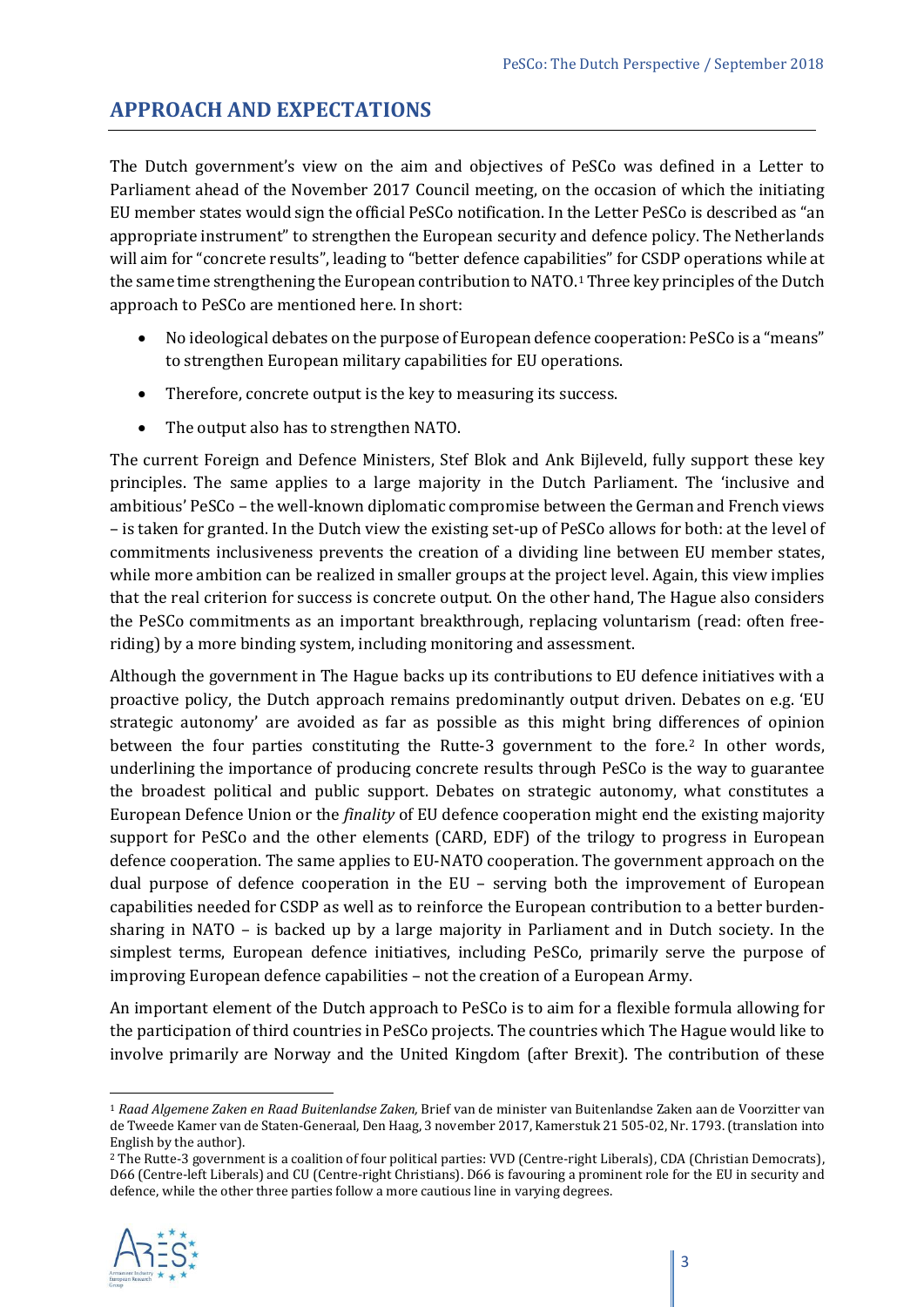countries can help to realize successful PeSCo projects. Since the formal launching of PeSCo, in December 2017, The Hague has pressed for a timely decision on the rules for third country participation in PeSCo. The Netherlands preferred an early Council's decision on the matter instead of the deferral to November 2018 as has been agreed.

Dutch expectations are directly related to this approach: PeSCo has to produce results! The current political weight given to this aim entails risks. What if PeSCo output comes very slowly? What if the results do not really improve EU and NATO capabilities? At this stage there are certainly doubts in The Hague as to whether PeSCo will succeed – though they are not pronounced in public. These doubts are not so much related to the 'commitment' level – as most of the criteria are rather general – but first and foremost to the projects. So far, it seems that the implementation of PeSCo projects is not mirroring the momentum and the urgent need to move forward at high speed. At the same time, it is acknowledged at the policy level of the Dutch Ministry of Defence that it takes time and a huge effort to mobilize experts down in the weeds of the organization. There is still a lack of understanding there. Many defence experts have no experience of working in the EU context. Bureaucratic resistance against anything new is also a particular phenomenon in the defence world. The assumption is that concrete results will overrule these objections and lead to wider engagement. The European Defence Fund is considered to be an important instrument to convince defence planners, armament procurement staff and defence industries in the Netherlands 'to come on board' of the PeSCo train. The Military Mobility (MM) PeSCo project – with the Netherlands as the lead nation – serves all purposes: it is in line with the three principles and it draws in other actors, within and outside the Ministry of Defence. It is assumed that this project would not have happened without PeSCo. Early results of the MM project were generated because of the PeSCo governance structure. Direct contacts between capitals instead of time-consuming and more political-bureaucratic meetings in EU forums in Brussels are considered to be an important factor to ensure success. In other words: PeSCo increases 'ownership' and this is a prerequisite for realizing concrete output.

#### **CHOICE OF PROJECTS**

The Hague has selected candidates for the first batch of PeSCo projects – approved in early 2018 – by systematically checking existing defence plans. This procedure also made sure that the projects were not at risk by transferring them to the PeSCo context. It offers additional value in terms of commitment, the number of participants and a financial bonus if EDF money can be attracted. It is acknowledged that the first batch consists of a wide range of different projects (operational, procurement, other), but this is the result of the ad hoc selection procedure under time pressure and the aim of having as many member states participating in PeSCo projects as possible. The absence of a large capability improvement project in the first batch is seen as a logical consequence. Also, up until 2021 the available money from the EDF is found to be too small. A big project would absorb it all. Military Mobility is considered by The Hague as the PeSCo flagship (of the first batch). It will not improve European capabilities, but it is a crucial prerequisite to move forces across Europe and is thus operationally and capability relevant. Future PeSCo projects have to be

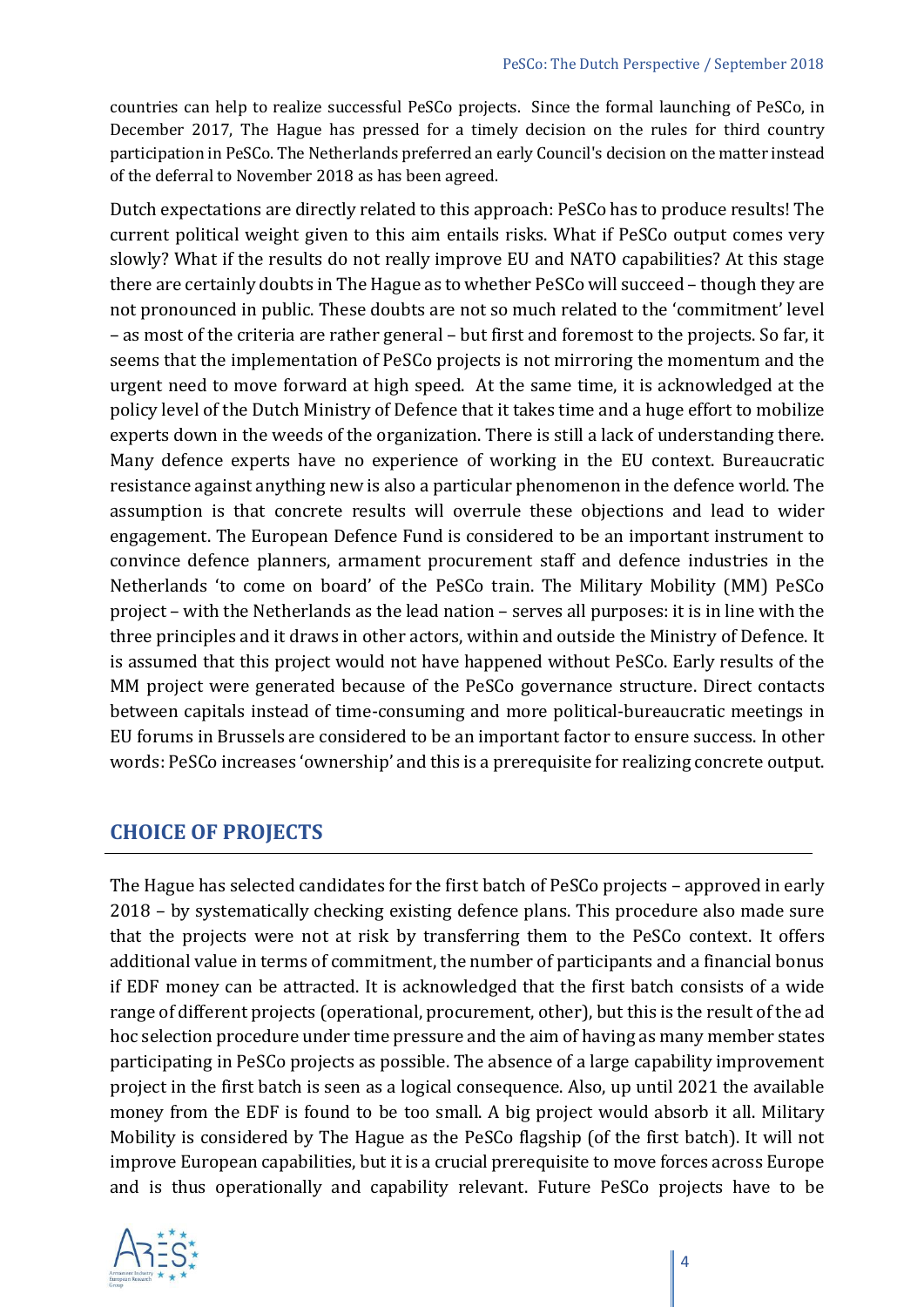capability-driven, i.e. in line with the priorities stemming from the updated Capability Development Plan. Quantity – the number of projects – should not be decisive. In particular smaller countries – due to limited expert staff – can only handle a handful of projects. Quality in terms of addressing European shortfalls will be essential.

#### **PeSCo's RELATIONSHIP TO CARD AND EDF**

CARD should act as a driver for selecting PeSCo projects. The Hague expects that the national CARD reports will show a large amount of overlap with the NATO Defence Planning Capability Review of the Netherlands. The latter has been sent to Parliament in July 2018 and, thus, has been made public. A CARD report on the Netherlands deviating substantially from the NATO report – in terms of what capabilities the country has to improve – could have a negative effect on domestic political and public support for a further increase in defence spending. Of course, not all requirements of the EU and NATO are the same, but there is a large amount of overlap, in particular as the EU has increased its ambition level, based on the EUGS. Widely diverging requirements of the EU and NATO could be used by those political parties opposing defence budget growth to point to the lack of overlapping collective EU and NATO needs. A recent opinion poll shows that a large majority of the Dutch population support a rising defence budget. However, when asked about priorities in government spending, defence only ended up at number eight in the ranking.<sup>[3](#page-4-0)</sup> Thus, it is deemed crucial that the two international organizations dealing with defence – the EU and NATO – sing from the same song sheet in assessing the Dutch shortfalls and priorities for capability improvement.

On the EDF: from the perspective of the Dutch Ministries of Foreign Affairs and Defence it is a welcome financial tool in support of European capability development. In the Letter to Parliament explaining the government position on the establishment of the EDF it reads: "The proposals can contribute to the development and acquisition of strategic capabilities by the member states that are needed by the EU to take more responsibility for its own security. This will also serve NATO. The Alliance remains the cornerstone of our security policy, but the EU has to be better equipped, trained and organized." The EDF has to strengthen CSDP and the Commission's proposals can help to create important prerequisites: a stronger European Technological and Industrial Base and an open, competitive and well-functioning European Defence Equipment Market. For the latter EDF conditions to involve Small and Medium-sized Enterprises (SMEs) – the backbone of the Dutch DTIB – are welcomed but the government makes a plea for more concrete proposals on how to improve SMEs cross-border defence market access.[4](#page-4-1)

<span id="page-4-1"></span><sup>4</sup> *Nieuwe Commissievoorstellen en initiatieven van de lidstaten van de Europese Unie*, Brief van de minister van Buitenlandse Zaken aan de Voorzitter van de Tweede Kamer van de Staten-Generaal, Den Haag, 14 juli 2017, Kamerstuk 22 112, Nr.



<span id="page-4-0"></span> <sup>3</sup> Of the 24,000 opinion panel members 62% agreed that the Netherlands should spend 2 percent of its GDP on defence according to the NATO target and, thus, substantially increase its defence budget (currently the country spends 1.3 percent). See: *1V Opiniepanel – Onderzoek 'De NAVO-norm',* 11 juli,

[https://eenvandaag.avrotros.nl/fileadmin/user\\_upload/PDF/RapportageDefensieNAVO.pdf](https://eenvandaag.avrotros.nl/fileadmin/user_upload/PDF/RapportageDefensieNAVO.pdf)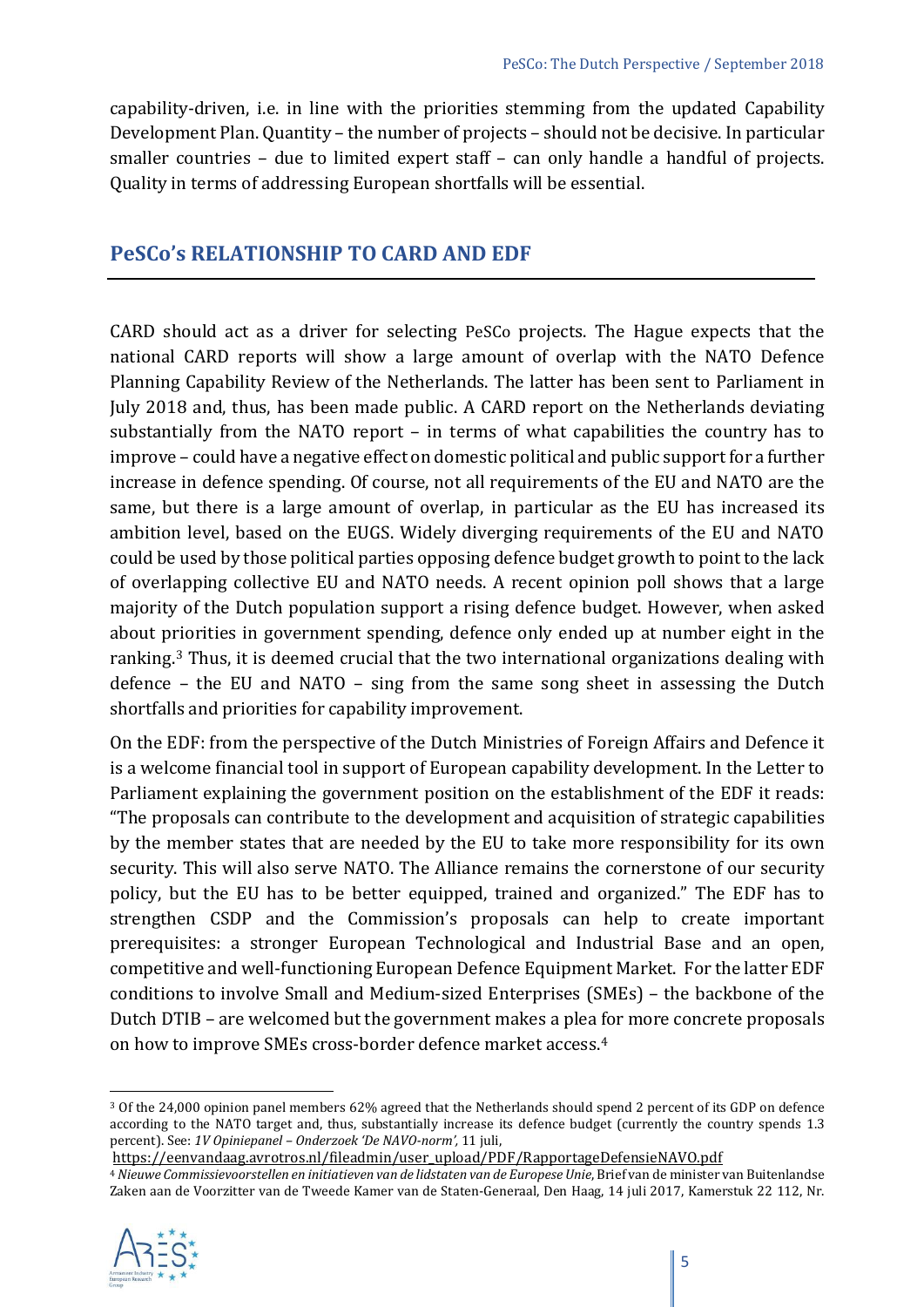The Dutch government underlines the need for a capability-driven approach by the EDF. PeSCo could actually help to avoid the risk of an industry-driven approach, as the Ministries of Defence launch the projects. Using EDF money outside PeSCo could offer more scope for an industry-driven approach, although the comitology procedure on approving the work programmes will give member states the opportunity to intervene. However, from the perspective of the Ministry of Economic Affairs and the Dutch defence industrial lobby, the EDF is primarily approached as a tool offering scope for attracting funding for the Dutch Defence Technological and Industrial Base (DTIB). The dominating interest is not to address European capability shortfalls but rather to participate in industrial development and procurement programmes at a cross-border level. Currently, this is considered to be extremely difficult. Dutch SMEs have practically no access to prime companies elsewhere in Europe. The EDF offers a new opportunity to break these barriers. At the same time, doubts exist as to whether EDF criteria for SME participation will be fully applied. The complexity and bureaucracy of EU tendering procedures – even more complicated for EDF application – are a potential show-stopper. SMEs often do not have the staff capacity to invest the necessary amount of time and resources in such time-consuming procedures.

## **CLUSTERS AND PeSCo**

The Dutch are experienced in multinational defence cooperation through bilateral or subregional clusters. The Benelux and the bilateral German-Netherlands frameworks are the most advanced examples.

Benesam – the naval cooperation with Belgium – is long-standing. In the nineties, one naval command (Admiral Benelux) was established. Already for decades mutual dependencies exist in training and maintenance. Both countries operate the same M-frigates with only one school and maintenance facility in the Netherlands; the same applies to the minehunters with Belgium hosting those facilities. Recently, the acquisition of new frigates and minehunting capabilities has been synchronized in the defence plans of the two countries: they will procure the same ships in the 2020s.

The German-Netherlands format is another example of deeper defence cooperation. The Dutch 11th Air Mobile Brigade and the German Division Schnelle Kräfte have a combined staff located in Germany. For mechanized forces the two countries have even agreed to integrate units at a low organizational level, which was something of a taboo in a not too distant past. A Dutch tank company is part of the 414th German Tank Battalion, which is under the command of the Dutch 43rd Mechanized Brigade, subordinated to the 1st German Armoured Division. Air defence units have been brought under one command and the bilateral cooperation has also been extended to naval forces.

Both the Benelux and the German-Netherlands defence cooperation offer potential for PeSCo. The cluster forums are now also used to synchronize defence and procurement plans. Clearly, in that sense clusters can be used to explore the potential for bringing

 <sup>2374. (</sup>translation into English by the author)

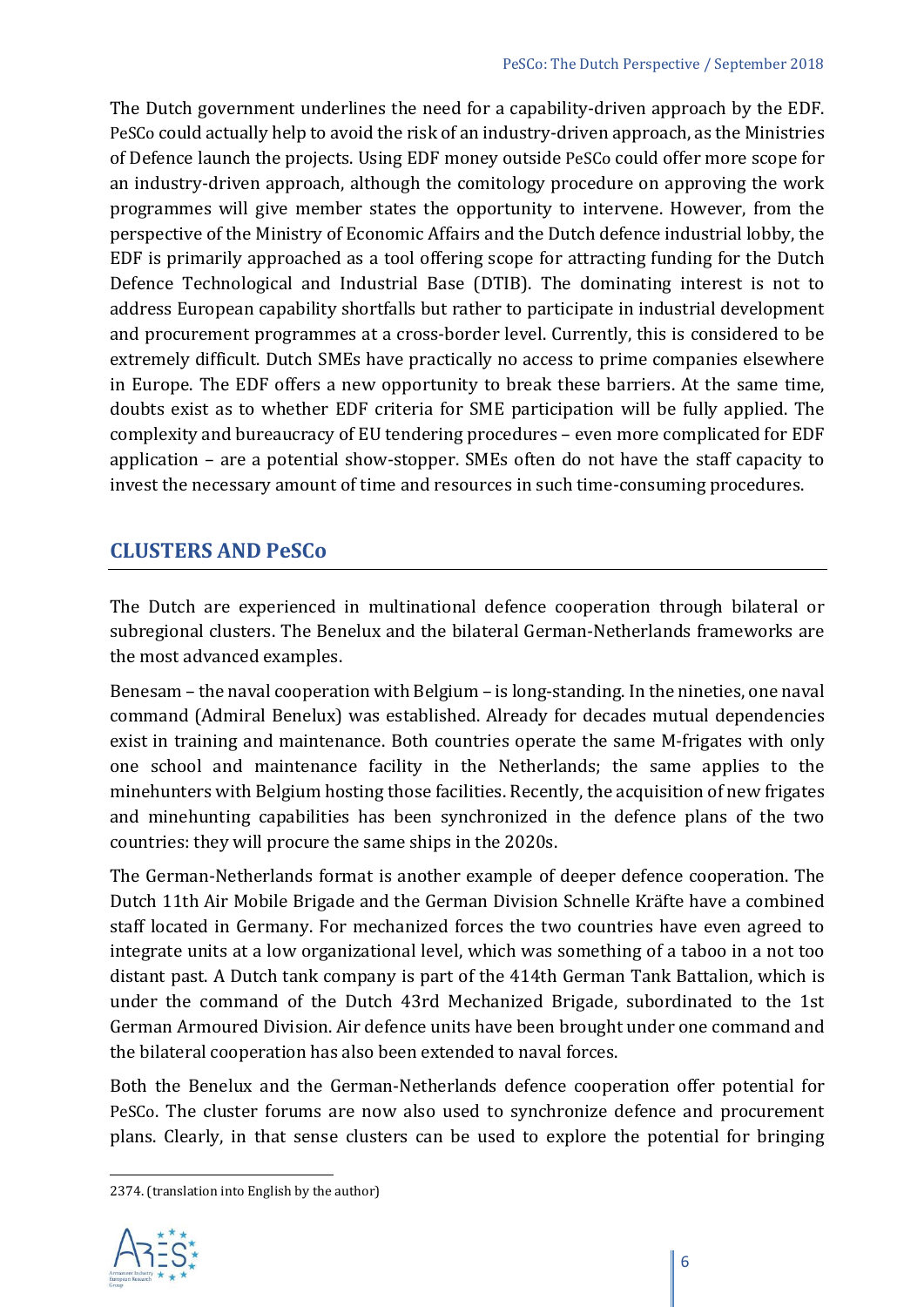projects into PeSCo on behalf of several partners and opening these projects up to participation for other member states. The PeSCo format should not replace the clusters – the practical Dutch view of 'what functions well should be kept' is included in the argument.

#### **THE COMMISSION-EDA-MEMBER STATES RELATIONSHIP**

There is little or no appetite in The Hague for an institutional debate on the roles of the European Commission and the European Defence Agency. The Commission as a new defence player is welcomed, but traditionally the Dutch view is that new tasks should not automatically lead to the creation of new structures, in particular not as it could lead to duplicating what already exists in EDA. Although critical voices can be heard with regard to the Agency's functioning – related to the Brussels institutional competition – the Agency is still regarded as the preferred place for facilitating a member states-driven approach in European capability development. If PeSCo, CARD and the EDF deliver concrete results and more resources will be required for the role of the Agency, the Netherlands will be openminded to consider a reasonable growth path. But it will be the consequence of PeSCo success and in the Dutch view cannot be driven by bureaucratic and institutional interests.

#### **CONCLUSION**

The traditional Dutch pragmatism is reflected in the country's perspective on PeSCo. It is an instrument to improve European military capabilities for CSDP operations, but also serving NATO's needs. In The Hague the term 'strategic autonomy' is neglected. Thus, PeSCo is not placed in the context of a grand design for European defence. Maintaining the broadest possible domestic political and public support for European defence efforts is also driving this practical approach. Ideological debates on the role of PeSCo, on a European Defence Union and on the expansion of the Brussels institutions may threaten the existing majority view in support of the EU's defence efforts. As a consequence, PeSCo has to produce concrete results for sustained Dutch interest, support and participation. The Military Mobility project has been very helpful in this respect, but more flagships will be needed for a successful PeSCo in the years to come. The management of projects by the member states is seen as a great advantage of the PeSCo formula, avoiding bureaucraticinstitutional discussions in the 'Brussels bubble' and allowing for national policy-makers and experts to deal directly with their counterparts in other capitals. The progress made in the Military Mobility project, under Dutch leadership, would not otherwise have been possible. To summarize, the key words describing the Dutch perspective on PeSCo are: "whatever works is fine" and "be present at the table". $\blacksquare$